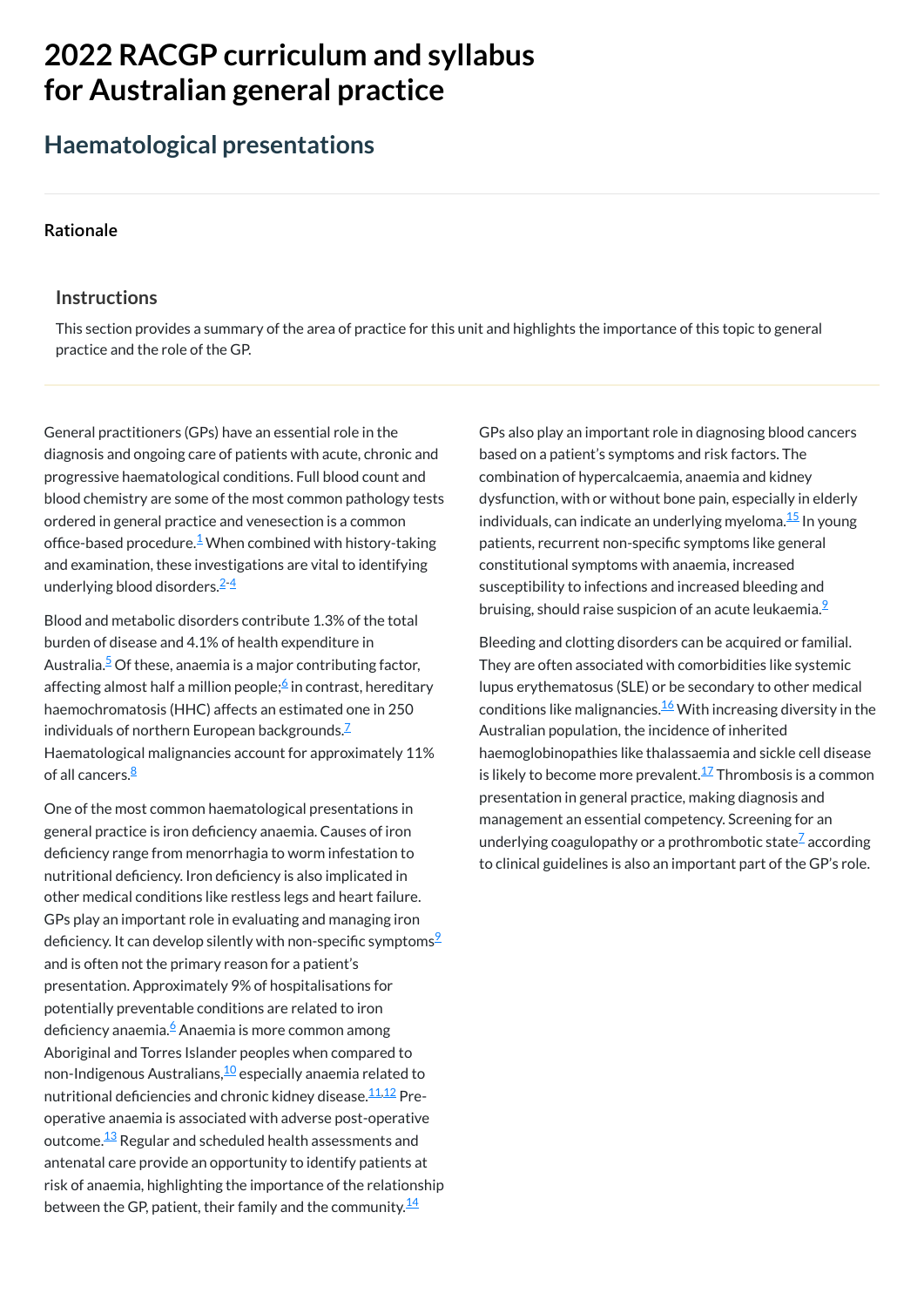#### **[Competencies and learning outcomes](javascript:void(0))**

#### **Instructions**

This section lists the knowledge, skills and attitudes that are expected of a GP for this contextual unit. These are expressed as measurable learning outcomes, listed in the left column. These learning outcomes align to the core competency outcomes of the seven core units, which are listed in the column on the right.

| Communication and the patient-doctor relationship |                                  |
|---------------------------------------------------|----------------------------------|
| Learning outcomes                                 | Related core competency outcomes |
| $\sf I$ The GP is able to:                        |                                  |

#### **References**

- <span id="page-1-0"></span>1. Yin Lim H, Ho W. Performing therapeutic venesection in a doctor's surgery. Aust Fam Physician 2017;46:132–38.
- <span id="page-1-1"></span>2.Britt H, Miller GC, Henderson J, et al. A decade of Australian General Practice Activity 2005-06 to 2014-15. General Practice Series 39. Sydney: Sydney University Press, 2015.
- 3.Bubner T, Laurence C, Tirimacco R. Assessing pathology training needs: Results from a survey of general practice registrars. Aust Fam Physician 2012;41(9): 721–24.
- <span id="page-1-2"></span>4. Morgan S, Henderson KM, Tapley A, et al. Pathology test-ordering behaviour of Australian general practice trainees: A cross-sectional analysis. Int J Qual Health Care 2015;27(6):528–35. [\(https://doi.org/10.1093/intqhc/mzv086\)](https://doi.org/10.1093/intqhc/mzv086)
- <span id="page-1-3"></span>5. Australian Bureau of Statistics. Burden of disease. Canberra, ACT: ABS, 2020 [\(http://www.aihw.gov.au/reports/australias-health/burden-of-disease\)](http://www.aihw.gov.au/reports/australias-health/burden-of-disease) [Accessed 8 September 2021].
- <span id="page-1-4"></span>6. Australian Institute of Health and Welfare. Potentially preventable hospitalisations in Australia by age groups and small geographic areas, 2017 – 18. Canberra, ACT: AIHW, 2019 [\(https://www.aihw.gov.au/reports/primary-health-care/potentially-preventable](https://www.aihw.gov.au/reports/primary-health-care/potentially-preventable-hospitalisations/contents/about)hospitalisations/contents/about) [Accessed 8 September 2021].
- <span id="page-1-5"></span>7. The Royal Australian College of General Practitioners. Genomics in general practice. East Melbourne, Vic: RACGP, 2020 [\(http://www.racgp.org.au/getattachment/684329c1-ceff-42e4-87bd-](http://www.racgp.org.au/getattachment/684329c1-ceff-42e4-87bd-75952ac8e2ba/Genomics-in-general-practice.aspx)75952ac8e2ba/Genomics-in-general-practice.aspx)
- <span id="page-1-6"></span>8. Australian Institute of Health and Welfare Australian Institute of Health and Welfare. Cancer data in Australia 2020 Cat. no. CAN 122. Canberra, ACT: AIHW, 2021 [\(https://www.aihw.gov.au/reports/primary-health-care/potentially-preventable](https://www.aihw.gov.au/reports/primary-health-care/potentially-preventable-hospitalisations/contents/about)hospitalisations/contents/about)
- <span id="page-1-7"></span>9. Murtagh J, Rosenblatt J, Coleman J, Murtagh C. Anaemia. In: Murtagh's General Practice, 7th edn. Sydney, NSW: McGraw-Hill Education (Australia) Pty Ltd, 2018.
- <span id="page-1-8"></span>10. Khambalia AZ, Aimone AM, Zlotkin SH. Burden of anemia among indigenous populations. Nutrition Reviews, 2011;69(12):693-719. [\(https://doi.org/10.1111/j.1753-4887.2011.00437.x\)](https://doi.org/10.1111/j.1753-4887.2011.00437.x)
- <span id="page-1-9"></span>11. Leonard D, Buettner P, Thompson F, Makrides M, McDermott R. Early childhood anaemia more than doubles the risk of developmental vulnerability at school-age among Aboriginal and Torres Strait Islander children of remote Far North Queensland: Findings of a retrospective cohort study. Nutr Diet 2020;77(3):298–309. [\(https://doi.org/10.1111/1747-0080.12602\)](https://doi.org/10.1111/1747-0080.12602)
- <span id="page-1-10"></span>12. Majoni SW, Latwon PD, Rathnayake G, Barzi F, Hughes JT, Cass A. Review of hyperferritinemia, iron deficiency, and the challenges of managing anamia in Aboriginal and Torres Strait Islander Australians with CKD. Kidney Int Rep 2020;6(2):501–12. doi: 10.1016/j.ekir.2020.10.035.
- <span id="page-1-11"></span>13. National Blood Authority. Patient Blood Management Guidelines: Module 2 Perioperative. Canberra, ACT: National Blood Authority, 2012 [\(http://www.blood.gov.au/system/files/documents/pbm-module-2.pdf\)](http://www.blood.gov.au/system/files/documents/pbm-module-2.pdf) [Accessed 9 September 2021].
- <span id="page-1-12"></span>14. Minck S, Robinson K, Saxon B, Spigiel T, Thomson A. Patient blood management The GP's guide. Aust Fam Physician 2013;42:291–97.
- <span id="page-1-13"></span>15. Eslick R, Talaulikar D. Multiple myeloma: From diagnosis to treatment. Aust Fam Physician 2013;42:684–88.
- <span id="page-1-14"></span>16. Doherty TM, Kelley A. Bleeding Disorders. Treasure Island, FL: StatPearls Publishing, 2021. [\(http://www.ncbi.nlm.nih.gov/books/NBK541050\)](http://www.ncbi.nlm.nih.gov/books/NBK541050)
- <span id="page-1-15"></span>17. Crighton G, Wood E, Scarborough R, Ho PJ, Bowden D. Haemoglobin disorders in Australia: Where are we now and where will we be in the future? Intern Med J 2016;46(7):770–79. doi: 10.1111/imj.13084.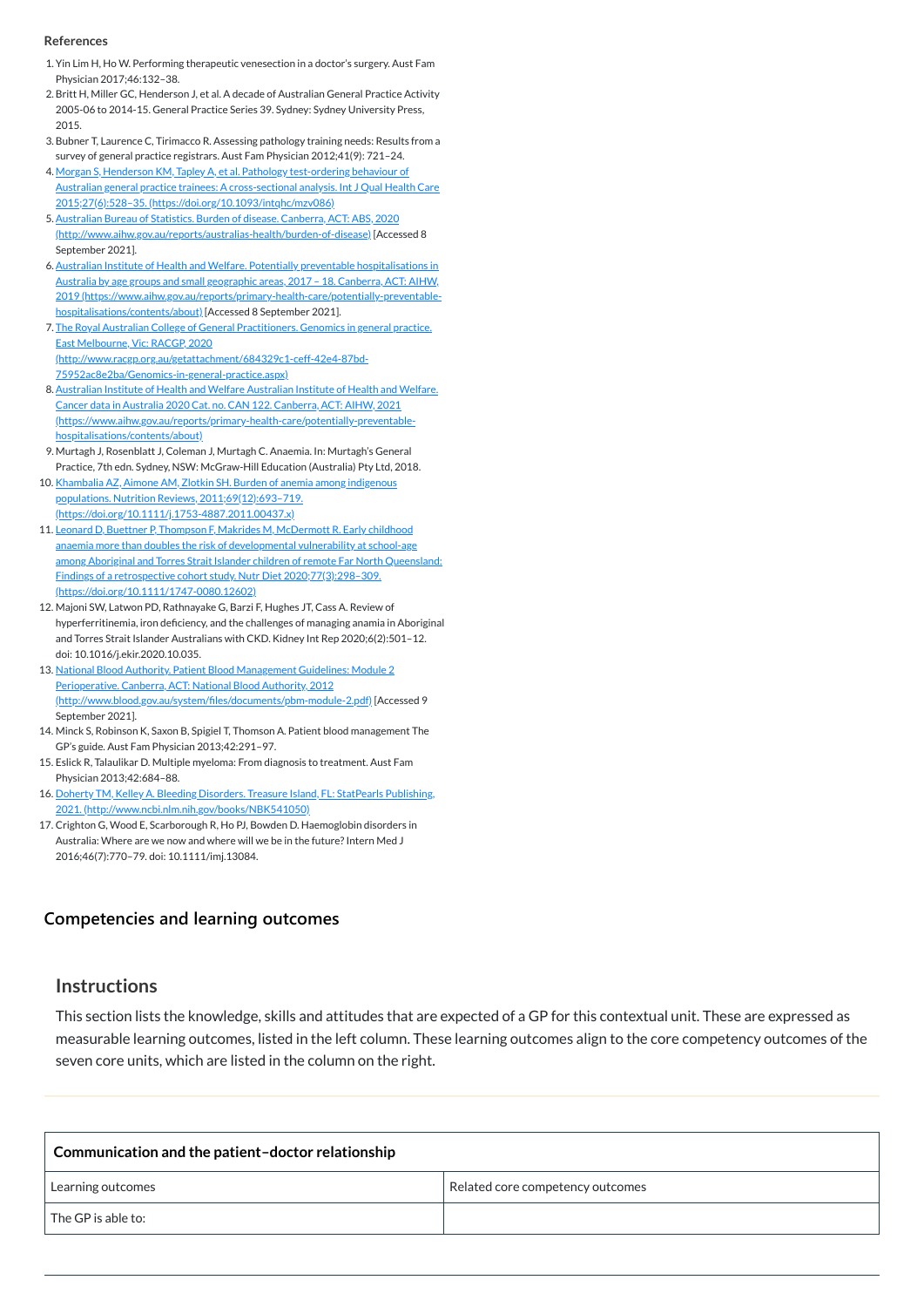| Communication and the patient-doctor relationship                                                                                                                                                  |                                             |
|----------------------------------------------------------------------------------------------------------------------------------------------------------------------------------------------------|---------------------------------------------|
| communicate with patients and family members in a sensitive,<br>empathic manner while disclosing possible blood disorders,<br>including difficult diagnoses such as haematological<br>malignancies | 1.1.1, 1.1.2, 1.1.3, AH 1.3.1, 1.3.1, 1.4.1 |
| use clear and effective communication to share information<br>about blood disorders, taking into account the patient's level of<br>understanding                                                   | 1.1.6, 1.2.1, 1.2.2, 1.4.1, 1.4.2           |

| Applied knowledge and skills                                                                                                                                      |                                                      |  |
|-------------------------------------------------------------------------------------------------------------------------------------------------------------------|------------------------------------------------------|--|
| Learning outcomes                                                                                                                                                 | Related core competency outcomes                     |  |
| The GP is able to:                                                                                                                                                |                                                      |  |
| • use diagnostic haematology services alongside clinical<br>presentations for investigating anaemia, iron storage and<br>deficiency conditions                    | AH2.1.2, 2.1.3, 2.1.7, 2.1.9, 2.3.1, RH2.3.1         |  |
| • interpret commonly requested pathology investigations such as<br>full blood counts, blood and urine chemistry                                                   | 2.1.6, 2.1.7, AH2.1.1                                |  |
| identify significantly and acutely ill patients, including children,<br>$\bullet$<br>with a haematological disease like febrile neutropenia or acute<br>leukaemia | 2.1.3, AH2.1.2, 2.1.4, 2.1.8                         |  |
| provide continuity of care in the management of genetic<br>$\bullet$<br>haematological conditions                                                                 | 2.3.1, 2.3.2, 2.3.4, AH2.3.2                         |  |
| • discuss the possibility of rare, or less common haematological<br>conditions in undifferentiated or unusual investigation results                               | AH2.1.2, 2.2.1, 2.2.4, 2.2.8, 2.2.10, 2.3.4, RH2.3.1 |  |
| • identify haematological effects of commonly prescribed<br>medications, for example, aspirin and bleeding, combined oral<br>contraceptives and thrombosis risk   | 2.1.3, 2.1.9                                         |  |

| Population health and the context of general practice                                                                                                                 |                                  |  |
|-----------------------------------------------------------------------------------------------------------------------------------------------------------------------|----------------------------------|--|
| Learning outcomes                                                                                                                                                     | Related core competency outcomes |  |
| The GP is able to:                                                                                                                                                    |                                  |  |
| • identify and screen at-risk populations for haematological<br>conditions                                                                                            | 3.1.1                            |  |
| advocate for timely access to appropriate quality care for<br>$\bullet$<br>patients with acute, chronic or rare haematological and<br>associated metabolic conditions | 3.2.4                            |  |

| <b>Professional and ethical role</b>                                                                                                   |                                  |
|----------------------------------------------------------------------------------------------------------------------------------------|----------------------------------|
| Learning outcomes                                                                                                                      | Related core competency outcomes |
| The GP is able to:                                                                                                                     |                                  |
| • outline a professional development plan to maintain<br>haematology-related procedural skills such as phlebotomy and<br>iron infusion | 4.1.1, 4.2.1, 4.2.2, RH4.2.3     |

**Organisational and legal dimensions**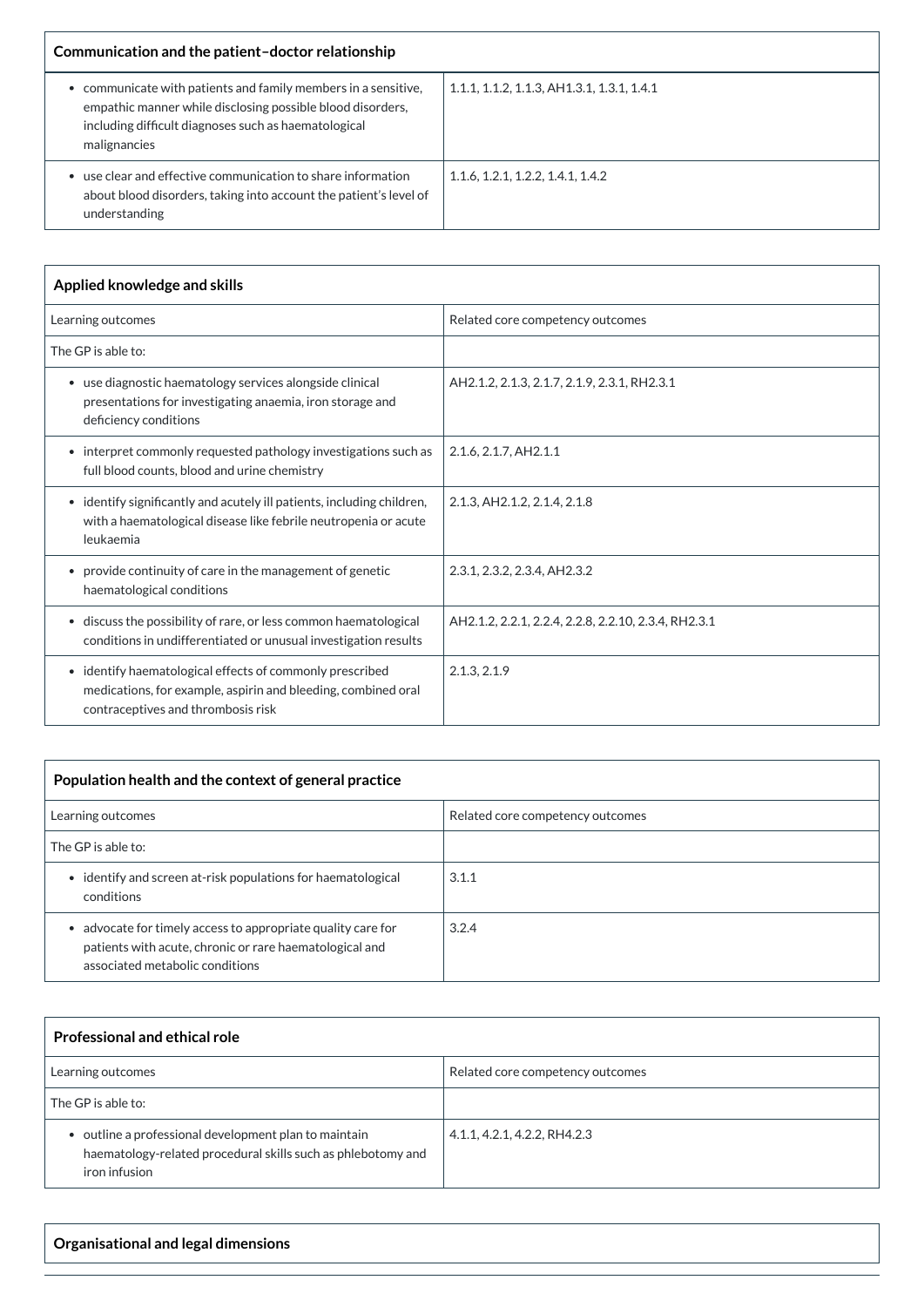| Organisational and legal dimensions                                                                                                 |                                  |
|-------------------------------------------------------------------------------------------------------------------------------------|----------------------------------|
| Learning outcomes                                                                                                                   | Related core competency outcomes |
| The GP is able to:                                                                                                                  |                                  |
| implement policies and procedures to ensure timely follow-up,<br>recall for blood test results and monitoring of chronic conditions | 5.1.3, AH5.1.3, AH5.2.1          |
| explain and document informed consent for transfusion of blood<br>or blood-related products                                         | 5.2.2, 5.2.3                     |

# **[Case consultation example](javascript:void(0))**

## **Instructions**

The questions in the table below are ordered according to the RACGP clinical exam assessment areas [\(https://www.racgp.org.au/getmedia/f93428f5-c902-44f2-b98a-e56d9680e8ab/Clinical-Competency-Rubric.pdf.aspx\)](https://www.racgp.org.au/getmedia/f93428f5-c902-44f2-b98a-e56d9680e8ab/Clinical-Competency-Rubric.pdf.aspx) and domains, to prompt you to think about different aspects of the case example.

Note that these are examples only of questions that may be asked in your assessments.

- 1. Read this example of a common case consultation for this unit in general practice.
- 2. Thinking about the case example, reflect on and answer the questions in the table below.

You can do this either on your own or with a study partner or supervisor.

15-year-old Lisa is brought in by her mother as she has been looking pale and feeling lethargic for the past **three months.**

**Extension exercise**: Create your own questions or develop a new case to further your learning.



**Clinical exam assessment area**

|                               | I (https://www.racgp.org.au/getattachment/2f8f615f-1 |                |
|-------------------------------|------------------------------------------------------|----------------|
|                               | 4c4d-4e51-8c8c-935fb0e2ca10/Clinical-                |                |
| Questions for you to consider | Competency-Rubric-2022.aspx)                         | <b>Domains</b> |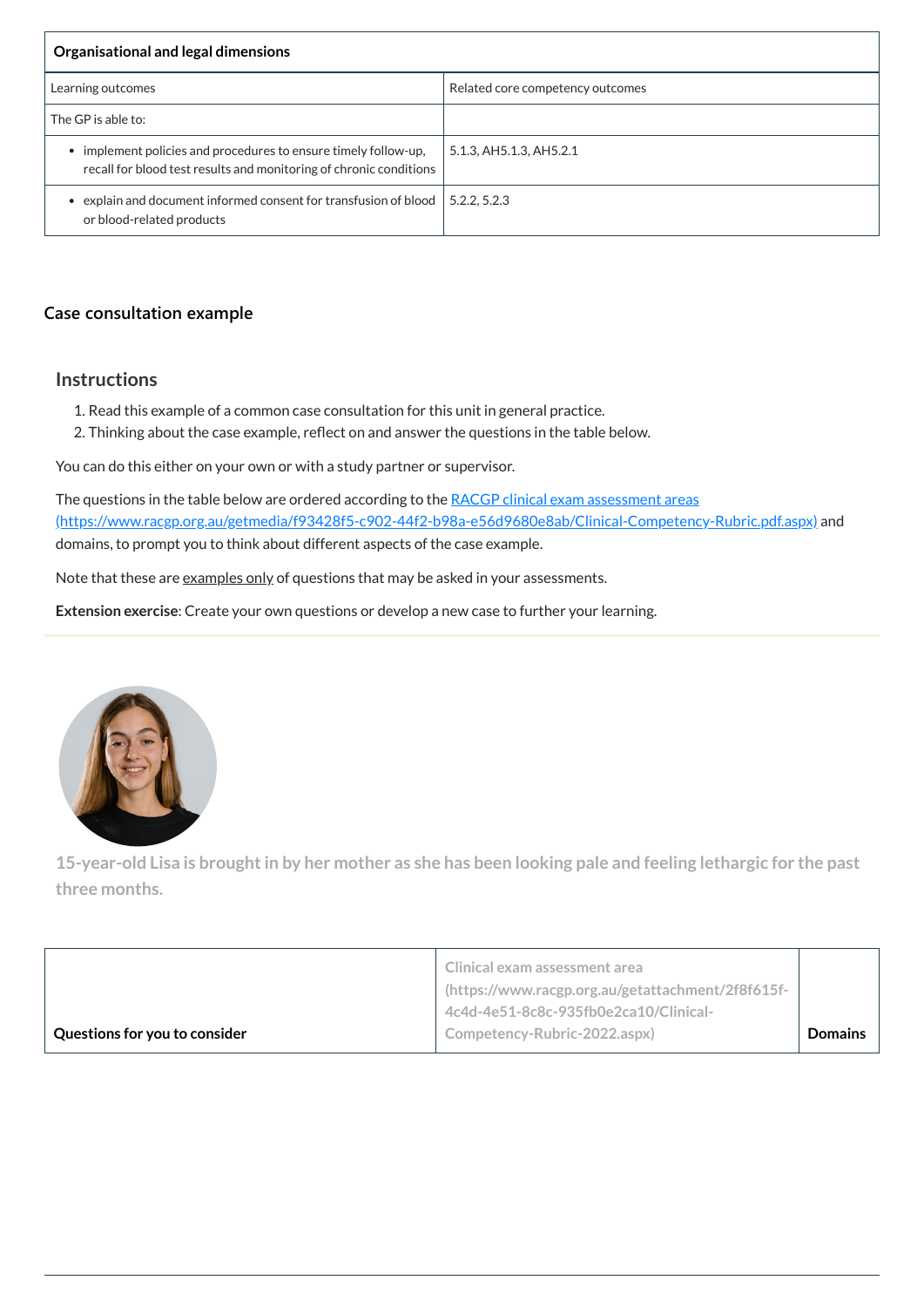|                                                                                                                                    | <b>Clinical exam assessment area</b><br>(https://www.racgp.org.au/getattachment/2f8f615f-<br>4c4d-4e51-8c8c-935fb0e2ca10/Clinical- |                |
|------------------------------------------------------------------------------------------------------------------------------------|------------------------------------------------------------------------------------------------------------------------------------|----------------|
| Questions for you to consider                                                                                                      | Competency-Rubric-2022.aspx)                                                                                                       | <b>Domains</b> |
| What strategies would you use to communicate with a<br>teenager who presents with a parent?                                        | 1. Communication and consultation skills                                                                                           | 1,2,5          |
| If Lisa was an Aboriginal or Torres Strait Islander, how<br>would you carry out the consultation?                                  |                                                                                                                                    |                |
| What if they were both recent immigrants who spoke little<br>English?                                                              |                                                                                                                                    |                |
| How would you sensitively obtain a menstrual and sexual<br>history from Lisa?                                                      |                                                                                                                                    |                |
| What other information would you want to know to<br>identify the possible cause of Lisa's pallor and lethargy?                     | 2. Clinical information gathering and interpretation                                                                               | $\overline{2}$ |
| What examination would you do?                                                                                                     |                                                                                                                                    |                |
| What other information would you need to understand<br>about how the symptoms are impacting Lisa?                                  |                                                                                                                                    |                |
| What dietary or family history would you like to know in<br>relation to Lisa's symptoms?                                           |                                                                                                                                    |                |
| What preliminary investigations would you consider to<br>confirm your provisional diagnosis?                                       | 3. Making a diagnosis, decision making and reasoning                                                                               | $\overline{2}$ |
| If you consider anaemia as your diagnosis, what would you<br>consider and look for to identify the type of anaemia?                |                                                                                                                                    |                |
| Are there any other investigations you might consider if<br>Lisa were a refugee? What if she were 70 years old, or 5<br>years old? |                                                                                                                                    |                |
| What factors would you consider when treating anaemia?                                                                             | 4. Clinical management and therapeutic reasoning                                                                                   | $\overline{2}$ |
| How would you manage the underlying causes of these<br>symptoms?                                                                   |                                                                                                                                    |                |
| To manage anaemia, what guidelines or protocols would<br>you refer to?                                                             |                                                                                                                                    |                |
| What strategies would you use to prevent dietary-induced<br>anaemia?                                                               | 5. Preventive and population health                                                                                                | 1,2,3          |
| If Lisa was of Mediterranean descent, would you consider<br>any additional screening for her and her family?                       |                                                                                                                                    |                |
| If Lisa lived in a remote community, how would you change<br>your approach?                                                        |                                                                                                                                    |                |
| If she was an Aboriginal or Torres Strait Islander, how<br>would that change your approach?                                        |                                                                                                                                    |                |
| How would you manage Lisa's confidentiality if her mother<br>insisted on staying during the consultation?                          | 6. Professionalism                                                                                                                 | 4              |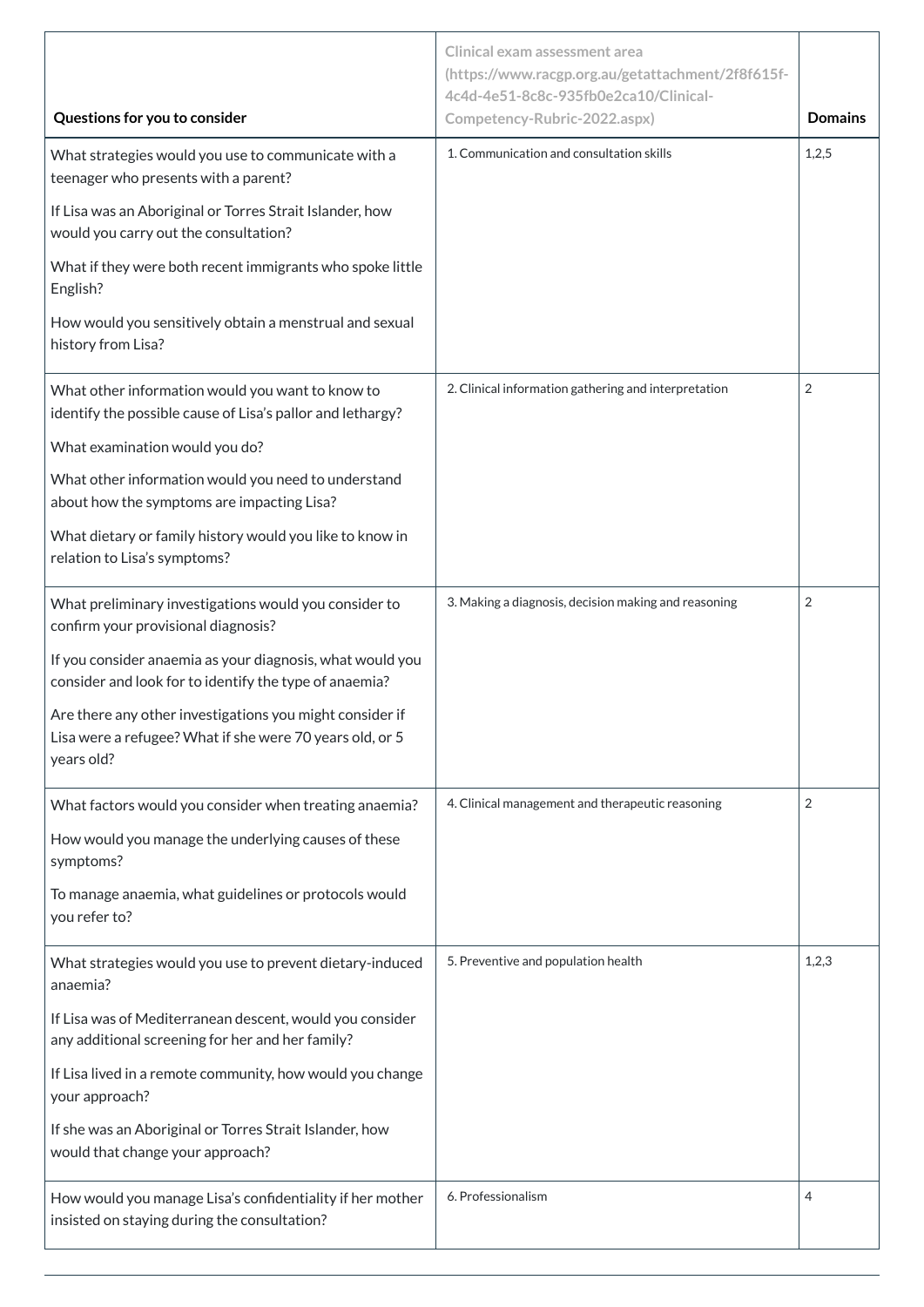| Questions for you to consider                                                                                                                            | <b>Clinical exam assessment area</b><br>(https://www.racgp.org.au/getattachment/2f8f615f-<br>4c4d-4e51-8c8c-935fb0e2ca10/Clinical-<br>Competency-Rubric-2022.aspx) | <b>Domains</b> |
|----------------------------------------------------------------------------------------------------------------------------------------------------------|--------------------------------------------------------------------------------------------------------------------------------------------------------------------|----------------|
| How would you assess Lisa's capacity to consent for an iron<br>infusion if this was needed?                                                              | 7. General practice systems and regulatory requirement                                                                                                             | 5              |
| What would your approach be if the patient was a child<br>who needed a transfusion of blood products, but the<br>parents refused based on their beliefs? |                                                                                                                                                                    |                |
| What do you need to consider before planning for an iron<br>infusion?                                                                                    | 8. Procedural skills                                                                                                                                               | $\overline{2}$ |
| How would you gain the skills to do a transfusion or an iron<br>infusion?                                                                                |                                                                                                                                                                    |                |
| How would you manage and report an adverse reaction<br>after an iron infusion?                                                                           |                                                                                                                                                                    |                |
| What factors would you consider while managing an<br>asymptomatic patient with a haemoglobin level (Hb) of<br>80g/l?                                     | 9. Managing uncertainty                                                                                                                                            | $\overline{2}$ |
| How would you manage a symptomatic patient with an Hb<br>of 6? With an Hb of 10?                                                                         | 10. Identifying and managing the significantly ill patient                                                                                                         | $\overline{2}$ |
| Is there any other information apart from the Hb level that<br>might change your management?                                                             |                                                                                                                                                                    |                |
| If Lisa was diagnosed with acute leukaemia and lived in a<br>remote location, how would that change your management<br>approach?                         |                                                                                                                                                                    |                |

# **[Words of wisdom](javascript:void(0))**

# **Instructions**

This section includes tips related to this unit from experienced GPs. This list is in no way exhaustive but gives you tips to consider applying to your practice.

**Extension exercise:** Speak to your study group or colleagues to see if they have further tips to add to the list.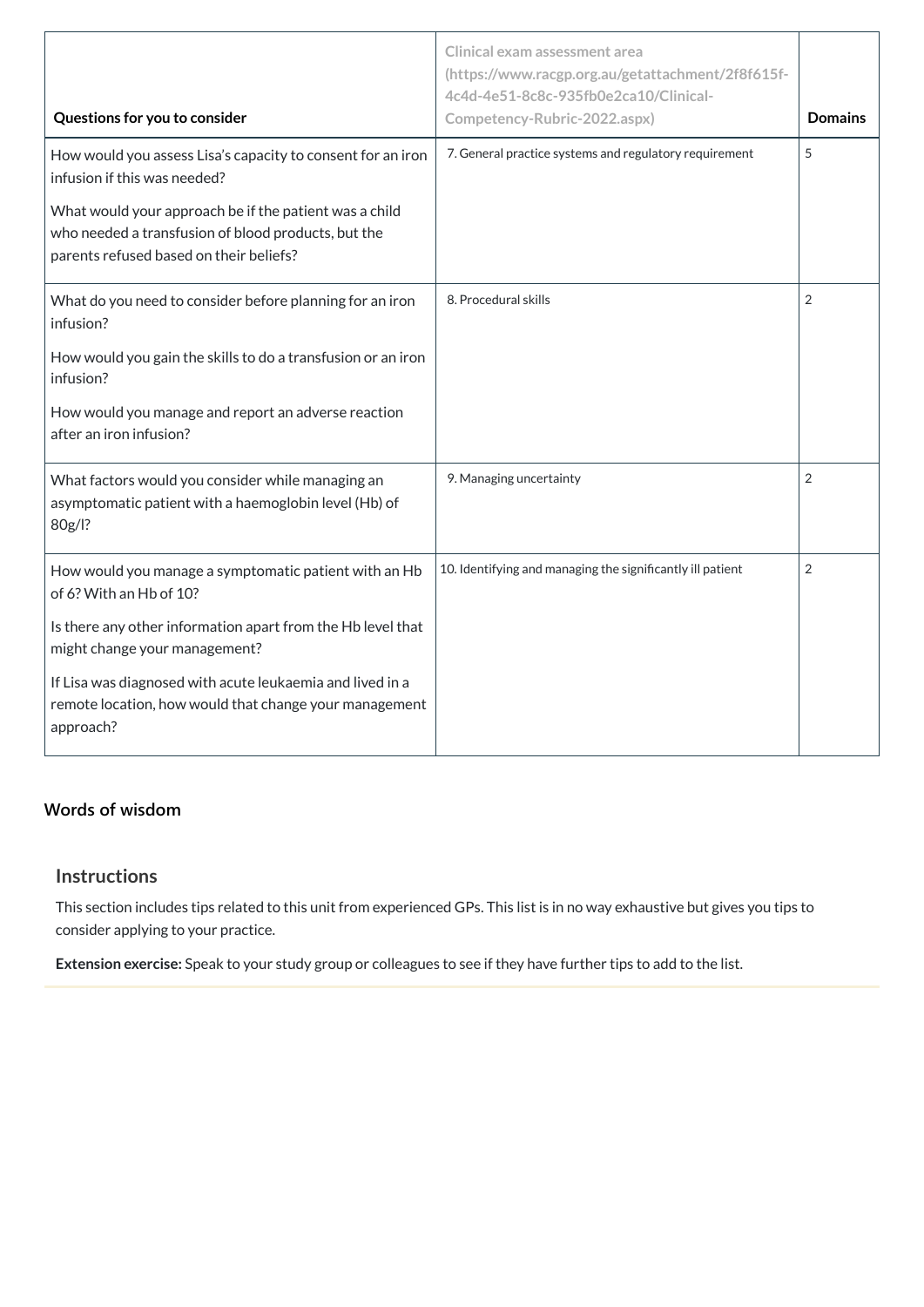- **1.** Many incidental haematological findings may have a significant underlying blood disorder like persistent lymphocytosis (chronic leukaemias) or very high ESR with increased globulins (plasma cell disorders like smouldering myeloma or monoclonal gammopathy of undetermined significance [MGUS]).
- **2.** It's advisable to document in a patient's record any asymptomatic haematological findings, such as inherited haemoglobinopathy, to decrease their risk of an adverse outcome if, for example, they require a blood transfusion.
- **3.** Become familiar with guidelines for withholding a patient's antiplatelet and anticoagulant medications when they have elective surgery.
- **4.** Become familiar with patient blood management guidelines and protocols when working in rural or remote locations.
- **5.** Be prepared to deal with anaphylaxis during a routine iron infusion.
- **6.** A normal ferritin level doesn't rule out an iron deficiency anaemia, as it is an acute phase protein elevated in an infection, inflammation or malignancy.
- **7.** In iron deficiency anaemia without an obvious cause in patients over the age of 50, consider gastrointestinal malignancy.

## **[Learning strategies](javascript:void(0))**

# **Instructions**

This section has some suggestions for how you can learn this unit. These learning suggestions will help you apply your knowledge to your clinical practice and build your skills and confidence in all of the broader competencies required of a GP.

There are suggestions for activities to do:

- on your own
- with a supervisor or other colleague
- in a small group
- with a non-medical person, such as a friend or family member.

Within each learning strategy is a hint about how to self-evaluate your learning in this core unit.

**On your own**

From your patient database, identify three patients with haemochromatosis who you have managed in the past 12 months. Check the local hospital recommendations or Therapeutic Guidelines [\(https://www.tg.org.au\)](https://www.tg.org.au/) for management of haemochromatosis. Consider your practice against the guidelines.

- What did you do well? What could you improve?
- Was there anything you were uncertain about, and how did you manage that (eg <sup>a</sup> patient who doesn't want venesection but it is indicated by guidelines)?

From your patient database, identify three of your patients who required any surgical procedure while being on oral anticoagulants. Review guidelines on how to manage anticoagulation during the peri-operative period. Consider your practice against the guidelines.

- How did you manage the situation? How did you manage uncertainty? What resources did you use to manage the situation?
- Did you find any gaps in your knowledge? How do you plan to apply the principles you learnt in future?

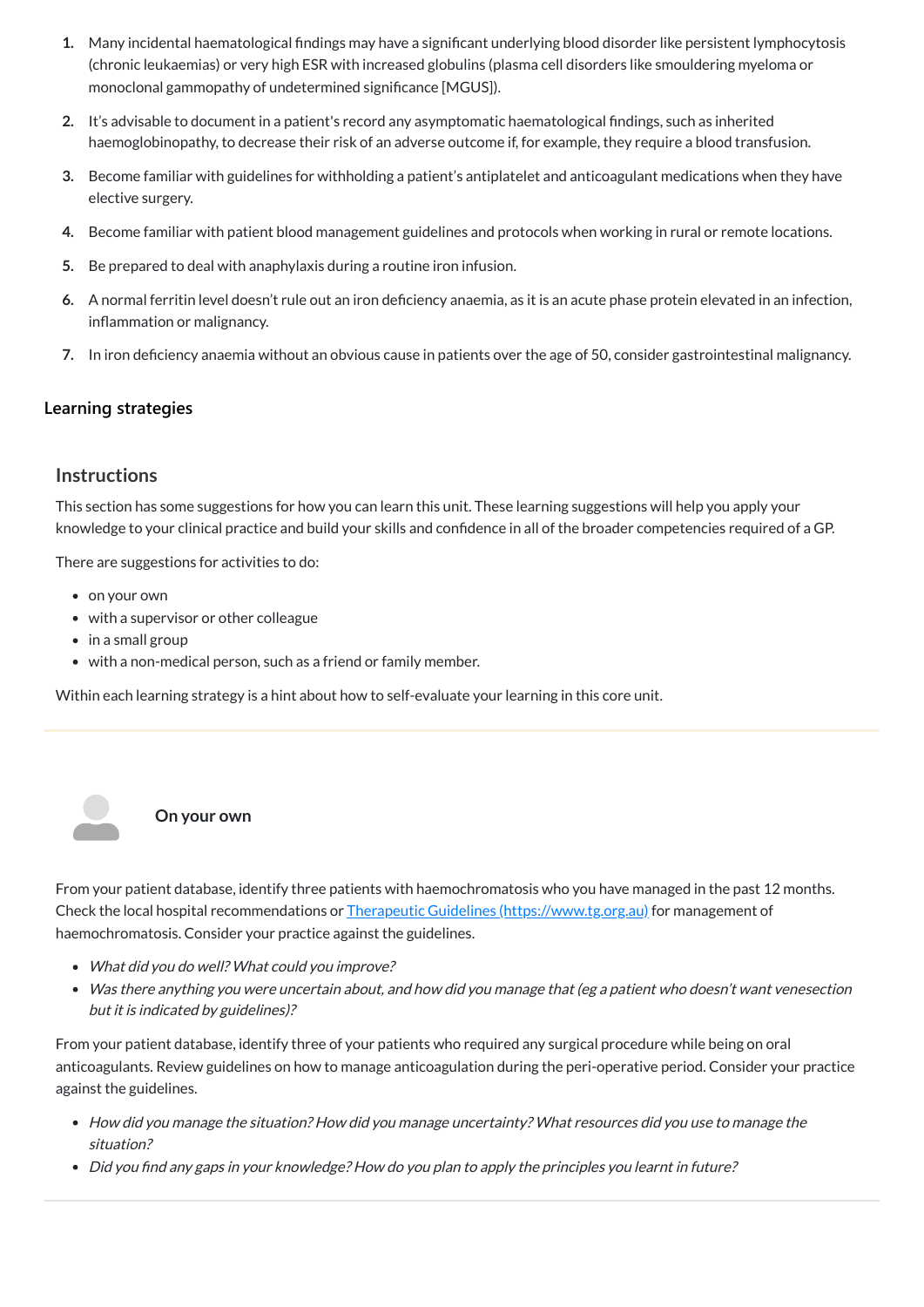Have a case-based discussion with your supervisor about a recent patient who had a large volume haematemesis.

- How would you manage <sup>a</sup> patient with high volume bleeding? What if you were working in <sup>a</sup> remote community? How would you manage the situation if the patient was an Aboriginal or Torres Strait Islander?
- How would you manage an urgent hospital transfer if the patient had limited English?
- Ask your supervisor for feedback.
- Where did you do well, where could you have done better, and what resources will you use to fill any gaps in your knowledge?

- How would you explain Alan's diagnosis to his parents? How do you plan to support them?
- Would you do anything differently if the family was Aboriginal or Torres Island Strait Islander?
- If his parents don't agree with your suggestion to refer him to a haemato-oncologist, how would you manage this situation?
- Ask your supervisor for feedback. How would you handle <sup>a</sup> similar situation in the future?

Role play the following clinical scenario with your supervisor. One of your patients, five-year-old Alan, has been diagnosed with acute leukaemia. His patients are anxiously waiting to see you about his diagnosis.

Present an education session to your supervisor on 'Investigating an abnormal white blood cell count in an asymptomatic patient'.

- What resources would you use for the session? Where would you look for guidelines?
- What did you learn from this session? How will you implement your learning in your day-to-day practice?



#### **In a small group**

Discuss the following scenario with your fellow learners: You identify an increased lymphocyte count from a patient's routine health check.

- What are the factors you would consider for further evaluation of this abnormal result?
- If the patient is anxious, what strategies would you use to convey the results?
- How would you decide whether to refer the patient to <sup>a</sup> haematologist?
- Do <sup>a</sup> literature search for managing an incidental finding of isolated increased lymphocyte count and compare your practice against the recommended guidelines.

Discuss the following scenario with a colleague. A young female patient presents with easy bruising and bleeding, even from minor injuries.

- List the differential diagnoses for her easy bruising and the clinical clues for possible causes. How would you evaluate her in your practice?
- What resources would you use to learn more about bleeding disorders?
- Does your colleague have any other ideas? What have you learnt from this exercise that you will take into your clinical practice?

Have a discussion in your group about a patient from a Mediterranean background with inherited haemoglobinopathy.

- What resources would you refer to?
- If the patient wants to have <sup>a</sup> baby, what advice would you give? Would you involve any other family member in the discussion? Why?
- Would you do anything different in your clinical practice after your discussion?

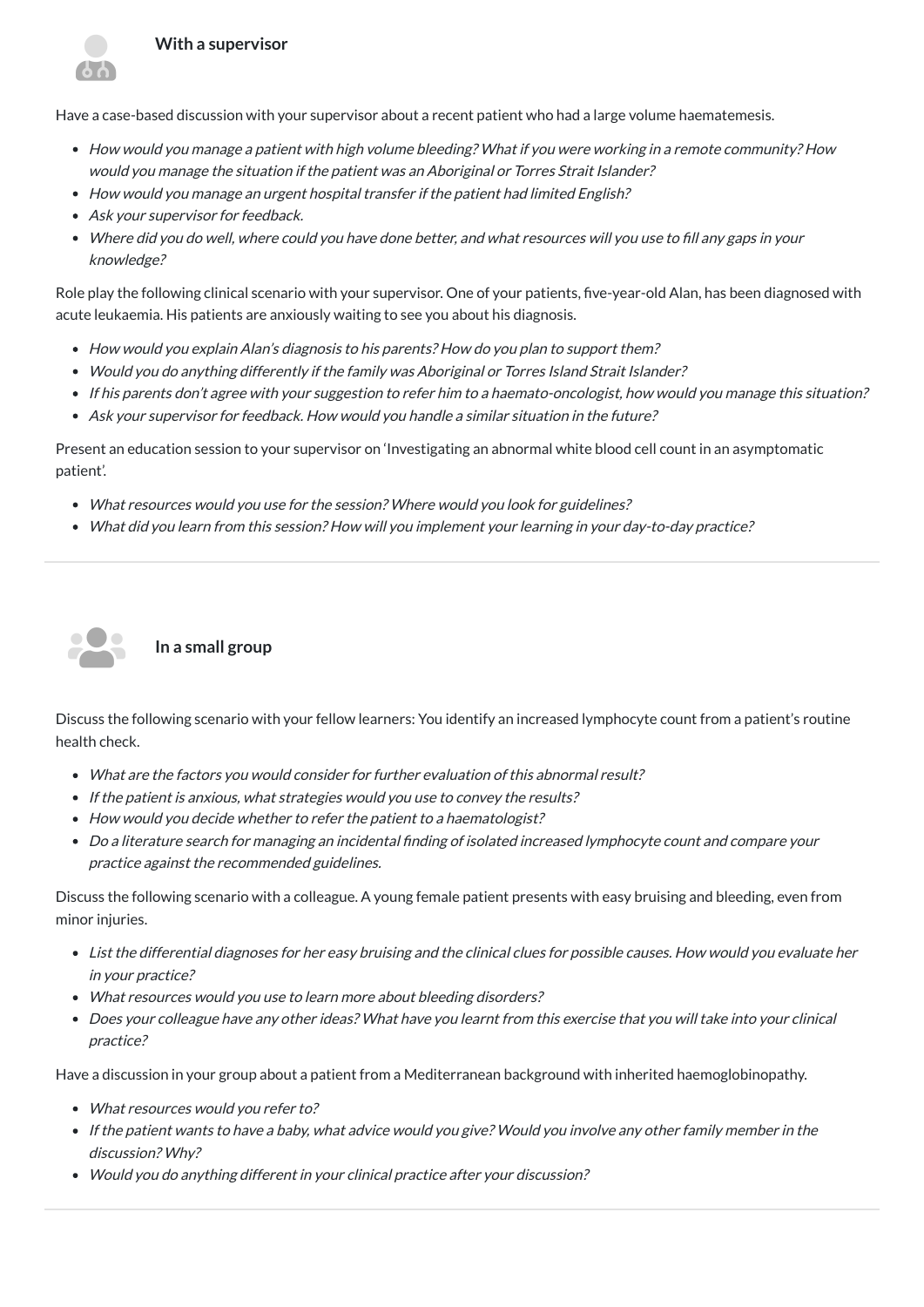# **With a friend or family member**



Explain iron deficiency in both children and adults to a friend or family member. Include the importance of iron for children's development, and how a diet of iron-rich foods can be used to treat iron deficiency.

- What resources did you use to help you prepare?
- What practical suggestions did you have to help the parents increase iron in their child's diet? Were you surprised by the types of food which contain high levels of iron?
- Ask your friend or family member to explain back to you how diet can be used to treat iron deficiency. Did they find your explanation easy to understand?
- What lessons did you learn that you could incorporate in your future practice?

Ask a friend or family member what they know about leukaemia. Offer to explain the different types of leukaemia to them.

# **[Guiding topics and content areas](javascript:void(0))**

# **Instructions**

These are examples of topic areas for this unit that can be used to help guide your study.

Note that this is not a complete or exhaustive list, but rather a starting point for your learning.

- Interpret and further evaluate common haematologic investigations:
	- $\circ$  low and high haemoglobin levels
	- $\circ$  leucocytosis with neutrophilia
	- $\circ$  leucocytosis with lymphocytosis
	- isolated thrombocytopenia
	- high ESR
	- $\circ$  high ferritin with high transferrin saturation
	- $\circ$  low ferritin with low iron levels and low transferrin saturation
	- $\circ$  deranged liver function tests with high ferritin levels
	- $\circ$  raised protein levels with reversal of albumin globulin ratio
	- thrombocytopenia in an adult and a child
	- macrocytosis
	- haematological abnormalities in different infectious diseases like Epstein–Barr virus (EBV), acute human immunodeficiency virus (HIV).
- Obtain a detailed history and perform a focused clinical examination of different types of anaemia:
	- iron deficiency and other hypoproliferative anaemias, as occur in acute and chronic inflammation, chronic kidney disease
	-
	- inherited haemoglobinopathies, such as thalassaemia
	- $\circ$  megaloblastic anaemias, such as B12 and folate deficiencies
	- haemolytic anaemias caused by common drugs, such as cephalosporins and non-steroidal anti-inflammatories
	- blood loss due to gastrointestinal disorders, such as angiodysplasias
	- blood loss related to menstrual disorders.
- Generate differential diagnoses for anaemia in a child by gathering information through a focused history and examination, which might include:
	- $\circ$  nutritional deficiencies, such as iron, B12 and folate deficiency
	- parasitic infections, such as hookworm infestation
	- o inherited haemoglobinopathies, such as thalassaemia and sickle cell disease
	- G6PD deficiency.
- Evaluate a patient with recurrent fever who may have an undiagnosed malignancy, such as acute leukaemia.
- Evaluate and manage a patient with lymphadenopathy, with or without splenomegaly.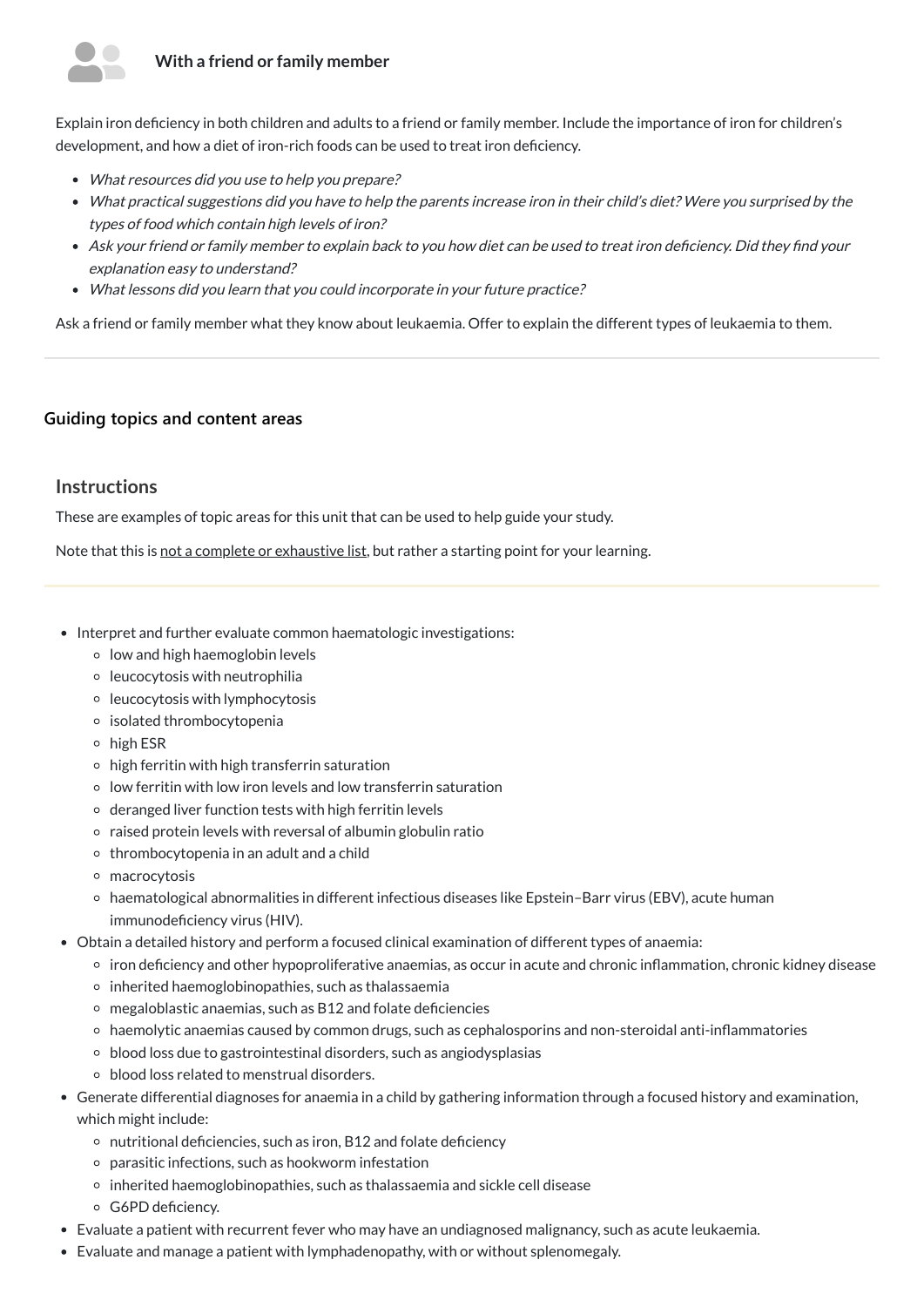- Evaluate and manage a patient with polycythaemia.
- Evaluate and manage idiopathic thrombocytopenic purpura (ITP) in children and adults.
- Investigate a patient presenting with polycythaemia for primary causes, such as polycythaemia rubra or secondary to conditions, such as smoking or exogenous testosterone administration.
- Investigate an individual who presents with abnormal blood counts for asymptomatic myeloproliferative disorders, such as chronic leukaemias and lymphomas.
- Identify, evaluate and manage a patient with haemochromatosis, including performing a venesection.
- Manage a patient with iron deficiency refractory to oral iron therapy with iron infusion.
- Identify, evaluate and manage plasma cell disorders in an asymptomatic adult who presents with an elevated ESR and raised serum protein and globulin during a routine blood investigation:
	- multiple myeloma
	- monoclonal gammopathy of undetermined significance (MGUS).
- Identify common haematological presentations in high-risk populations, including:
	- anaemia in Aboriginal and Torres Strait Islander peoples
	- haemoglobinopathies in certain immigrant populations; for example, individuals from South-East Asian, Middle Eastern and Mediterranean regions
	- nutritional deficiency-related anaemias in refugee populations
	- o pregnancy.
- Generate an immunisation plan for an individual presenting with functional asplenia or splenectomy.
- Manage a patient presenting with an episode of unprovoked thrombosis such as deep vein thrombosis and investigate appropriately where the cause is unclear.
- Prepare a list of common drug interactions from a haematological perspective; for example, warfarin with paracetamol.
- Evaluate and manage a patient receiving chemotherapy and presenting with febrile neutropenia.

The following list of resources is provided as a starting point to help guide your learning only and is not an exhaustive list of **all resources.** It is your responsibility as an independent learner to identify further resources suited to your learning needs, and to ensure that you refer to the most up-to-date guidelines on a particular topic area, noting that any assessments will utilise current guidelines.

• Naim M, Hunter J. Intravenous iron replacement: Management in general practice [\(http://www.racgp.org.au/download/documents/AFP/2010/November/201011naim.pdf\)](http://www.racgp.org.au/download/documents/AFP/2010/November/201011naim.pdf). Aust Fam Physician 2010; 39(11):

• Rahman A, Latona J. New oral anticoagulants and perioperative management of anticoagulant/antiplatelet agents [\(http://www.racgp.org.au/afp/2014/december/new-oral-anticoagulants-and-perioperative-management-of](http://www.racgp.org.au/afp/2014/december/new-oral-anticoagulants-and-perioperative-management-of-anticoagulantantiplatelet-agents)anticoagulantantiplatelet-agents). Aust Fam Physician 2014;43(12):861–66.

#### **[Learning resources](javascript:void(0))**

#### **Instructions**

#### **Journal articles**

How to evaluate thrombocytopenia when ordering routine blood tests.

Sharma S. Incidentally detected thrombocytopenia [\(http://www.racgp.org.au/afp/2014/october/incidentally-detected](http://www.racgp.org.au/afp/2014/october/incidentally-detected-thrombocytopaenia-in-adults)thrombocytopaenia-in-adults). Aust Fam Physician 2014;43(10):700–04.

A practical tool to help perform intravenous iron replacement in general practice.

#### 839–41.

Practical information on managing anti-coagulation/antiplatelet agents when patients undergo an elective surgical procedure.

Updated management guidelines for multiple myeloma.

• Tomlinson R. Multiple myeloma: Updated approach to management in 2018

[\(https://www1.racgp.org.au/ajgp/2018/august/multiple-myeloma\).](https://www1.racgp.org.au/ajgp/2018/august/multiple-myeloma) Aust J Gen Pract 2018;47(8):526–29.

#### **Textbooks**

A practical approach to anaemia.